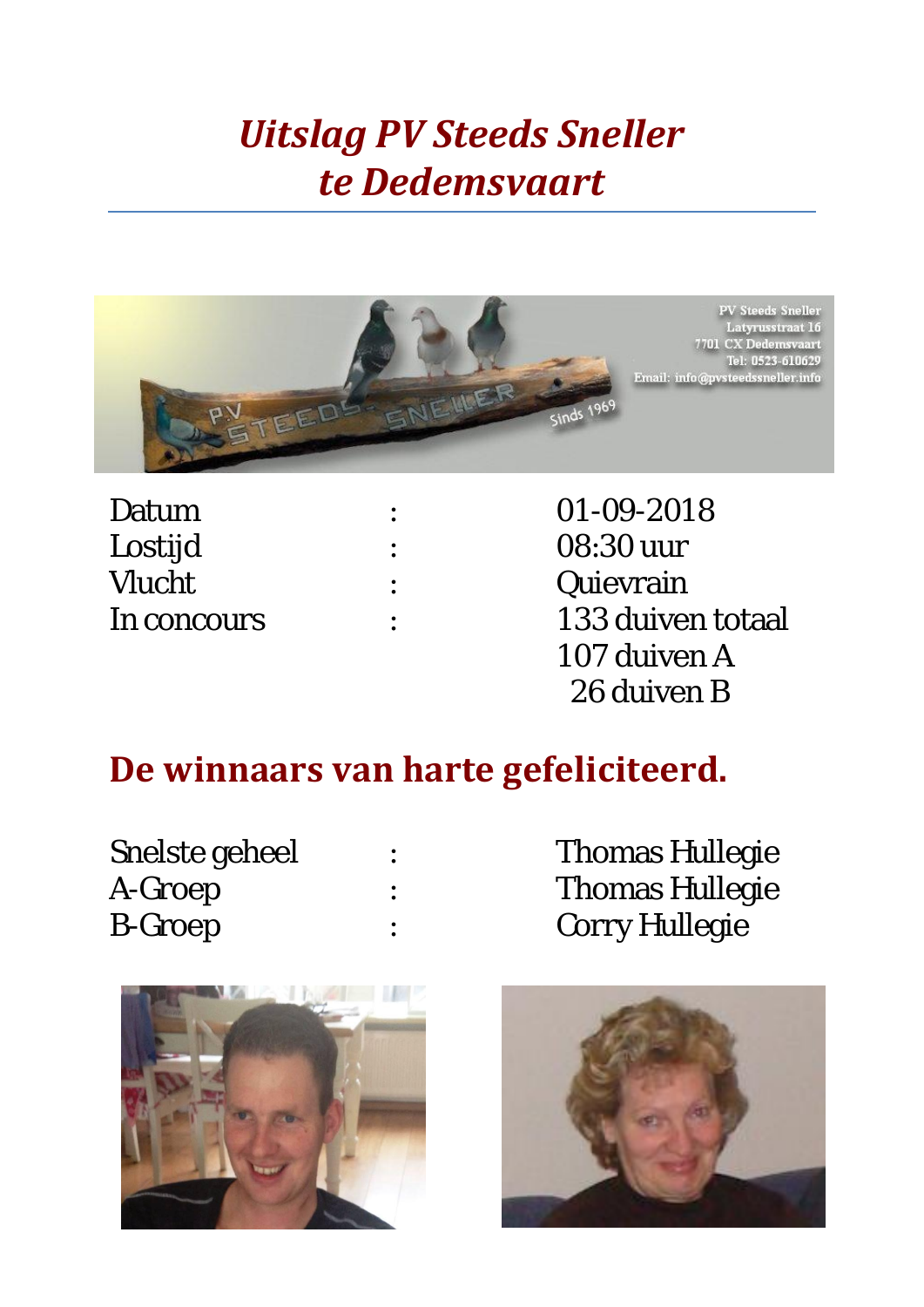|      |  |                    |                    | A01-VERENIGING, wedvlucht: J35-QUIÉVRAIN, za 01-sep-2018 08:30 uur , duiven: 133, deelnemers: 8 |    |            |                            |                         |       |              |              |
|------|--|--------------------|--------------------|-------------------------------------------------------------------------------------------------|----|------------|----------------------------|-------------------------|-------|--------------|--------------|
|      |  | NO Z NOZ NAAM      |                    | <b>WOONPLAATS</b>                                                                               |    | AD AFSTAND |                            | JR-RINGNR GT D-ZUIV-TYD | M/MIN | <b>PUNTC</b> | <b>PUNTZ</b> |
|      |  |                    |                    | ----------------------                                                                          |    |            | -------------------------- |                         |       |              |              |
| 1A   |  |                    | 1 THOMAS HULLEGIE  | DEDEMSVAART                                                                                     | 29 | 309821     | 8-1445178                  | 26 2-12:26:38 1309,287  |       | 500,0        | 500,0        |
| 2A   |  |                    | 2 THOMAS HULLEGIE  | DEDEMSVAART                                                                                     | 29 | 2/14       | 8-1595801                  | 23 2-12:35:06 1264,059  |       | 486,4        | 482,7        |
| 3 A  |  |                    | 3 HERMAN HULLEGIE  | DEDEMSVAART                                                                                     | 24 | 309925     | 8-1445170                  | 5 2-12:39:50 1240,526   |       | 472,7        | 465,4        |
| 4A   |  |                    | 4 HERMAN HULLEGIE  | DEDEMSVAART                                                                                     | 24 | 2/10       | 8-1445184                  | 4 2-12:41:09 1234,023   |       | 459,1        | 448,1        |
| 5 A  |  |                    | 5 HERMAN HULLEGIE  | DEDEMSVAART                                                                                     | 24 | 3/10       | 8-1445168                  | 16 2-12:44:21 1218,498  |       | 445,5        | 430,8        |
| 6 A  |  |                    | 6 THOMAS HULLEGIE  | DEDEMSVAART                                                                                     | 29 | 3/14       | 8-1464544                  | 6 2-12:44:48 1215,937   |       | 431,8        | 413,5        |
| 7 A  |  |                    | 7 J. VAN ACHTEREN  | DEDEMSVAART                                                                                     | 10 | 309849     | 8-1489441                  | 1 2-12:45:08 1214,459   |       | 418,2        | 396, 2       |
| 8 B  |  |                    | 1 CORRY HULLEGIE   | DEDEMSVAART                                                                                     | 12 | 309925     | 8-1444321                  | 9 2-12:45:24 1213,488   |       | 404,5        | 500,0        |
| 9 A  |  |                    | 8 THOMAS HULLEGIE  | DEDEMSVAART                                                                                     | 29 | 4/14       | 8-1503753                  | 17 2-12:47:07 1204,982  |       | 390,9        | 378,8        |
| 10 A |  |                    | 9 HERMAN HULLEGIE  | DEDEMSVAART                                                                                     | 24 | 4/10       | 8-1445172                  | 9 2-12:48:40 1198,163   |       | 377,3        | 361,5        |
|      |  |                    |                    |                                                                                                 |    |            |                            |                         |       |              |              |
| 11 A |  |                    | 10 THOMAS HULLEGIE | DEDEMSVAART                                                                                     | 29 | 5/14       | 8-1464540                  | 1 2-12:48:48 1197,144   |       | 363,6        | 344,2        |
| 12 A |  |                    | 11 THOMAS HULLEGIE | DEDEMSVAART                                                                                     | 29 | 6/14       | 8-1503260                  | 7 2-12:49:32 1193,761   |       | 350,0        | 326,9        |
| 13 A |  |                    | 12 THOMAS HULLEGIE | DEDEMSVAART                                                                                     | 29 | 7/14       | 8-1445224                  | 12 2-12:49:34 1193,608  |       | 336,4        | 309,6        |
| 14 A |  |                    | 13 HERMAN HULLEGIE | DEDEMSVAART                                                                                     | 24 | 5/10       | 8-1445169                  | 2 2-12:50:26 1190,035   |       | 322,7        | 292,3        |
| 15 B |  |                    | 2 CORRY HULLEGIE   | DEDEMSVAART                                                                                     | 12 | 2/3        | 8-1444330                  | 1 2-12:53:38 1175,591   |       | 309,1        | 425,0        |
| 16 A |  |                    | 14 THOMAS HULLEGIE | DEDEMSVAART                                                                                     | 29 | 8/14       | 8-1445183                  | 3 2-12:54:44 1170,313   |       | 295,5        | 275,0        |
| 17 A |  |                    | 15 THOMAS HULLEGIE | DEDEMSVAART                                                                                     | 29 | 9/14       | 8-1445185                  | 5 2-12:54:46 1170,166   |       | 281,8        | 257,7        |
| 18 A |  |                    | 16 THOMAS HULLEGIE | DEDEMSVAART                                                                                     | 29 | 10/14      | 8-1445231                  | 16 2-12:55:10 1168,400  |       | 268,2        | 240,4        |
| 19 A |  |                    | 17 J. VAN ACHTEREN | DEDEMSVAART                                                                                     | 10 | 2/4        | 8-1489442                  | 8 2-12:55:32 1166,893   |       | 254,5        | 223,1        |
| 20 A |  |                    | 18 THOMAS HULLEGIE | DEDEMSVAART                                                                                     | 29 | 11/14      | 8-1595788                  | 19 2-12:55:58 1164,886  |       | 240,9        | 205,8        |
| 21 A |  |                    | 19 J. VAN ACHTEREN | DEDEMSVAART                                                                                     | 10 | 3/4        | 8-1445335                  | 2 2-12:57:17 1159,253   |       | 227,3        | 188,5        |
| 22 A |  |                    | 20 J. VAN ACHTEREN | DEDEMSVAART                                                                                     | 10 | 4/4        | 8-1489448                  | 3 2-12:57:25 1158,675   |       | 213,6        | 171,2        |
| 23 A |  |                    | 21 HERMAN HULLEGIE | DEDEMSVAART                                                                                     | 24 | 6/10       | 8-1595699                  | 23 2-12:57:47 1157,372  |       | 200,0        | 153,8        |
| 24 A |  |                    | 22 THOMAS HULLEGIE | DEDEMSVAART                                                                                     | 29 | 12/14      | 8-1003611                  | 9 2-12:57:52 1156,623   |       | 186,4        | 136,5        |
| 25 A |  |                    | 23 THOMAS HULLEGIE | DEDEMSVAART                                                                                     | 29 | 13/14      | 8-1445223                  | 4 2-12:57:55 1156,408   |       | 172,7        | 119,2        |
| 26 A |  | 24 BENNIE GRAS     |                    | DEDEMSVAART                                                                                     | 20 | 309544     | 8-1445077                  | 4 2-12:59:03 1150,506   |       | 159,1        | 101,9        |
| 27B  |  | 3 A. DE BRUIN      |                    | DEDEMSVAART                                                                                     | 14 | 308855     | 8-1444866                  | 5 2-12:59:09 1147,519   |       | 145,5        | 350,0        |
| 28 A |  |                    | 25 HERMAN HULLEGIE | DEDEMSVAART                                                                                     | 24 | 7/10       | 8-1464534                  | 6 2-13:00:06 1147,445   |       | 131,8        | 84,6         |
| 29 A |  |                    | 26 HERMAN HULLEGIE | DEDEMSVAART                                                                                     | 24 | 8/10       | 8-1445179                  | 19 2-13:01:30 1141,528  |       | 118, 2       | 67,3         |
| 30 A |  |                    | 27 HERMAN HULLEGIE | DEDEMSVAART                                                                                     | 24 | 9/10       | 8-1445193                  | 8 2-13:02:04 1139,150   |       | 104,5        | 50,0         |
|      |  |                    |                    |                                                                                                 |    |            |                            |                         |       |              |              |
| 31 A |  | <b>BENNIE GRAS</b> |                    | DEDEMSVAART                                                                                     | 20 | 2/2        | 8-1445076                  | 3 2-13:01:56 1138,307   |       | 90,9         |              |
| 32 B |  |                    | 4 CORRY HULLEGIE   | DEDEMSVAART                                                                                     | 12 | 3/3        | 8-1444333                  | 10 2-13:02:28 1137,478  |       | 77,3         | 275,0        |
| 33 A |  |                    | HERMAN HULLEGIE    | DEDEMSVAART                                                                                     | 24 | 10/10      | 8-1445225                  | 21 2-13:05:12 1126,180  |       | 63,6         |              |
| 34 A |  |                    | THOMAS HULLEGIE    | DEDEMSVAART                                                                                     | 29 | 14/14      | 8-1445175                  | 14 2-13:05:11 1125,871  |       | 50,0         |              |

BLZ: 1

\* = LAATSTE PRIJS

# = BEDRAG IS GERESERVEERD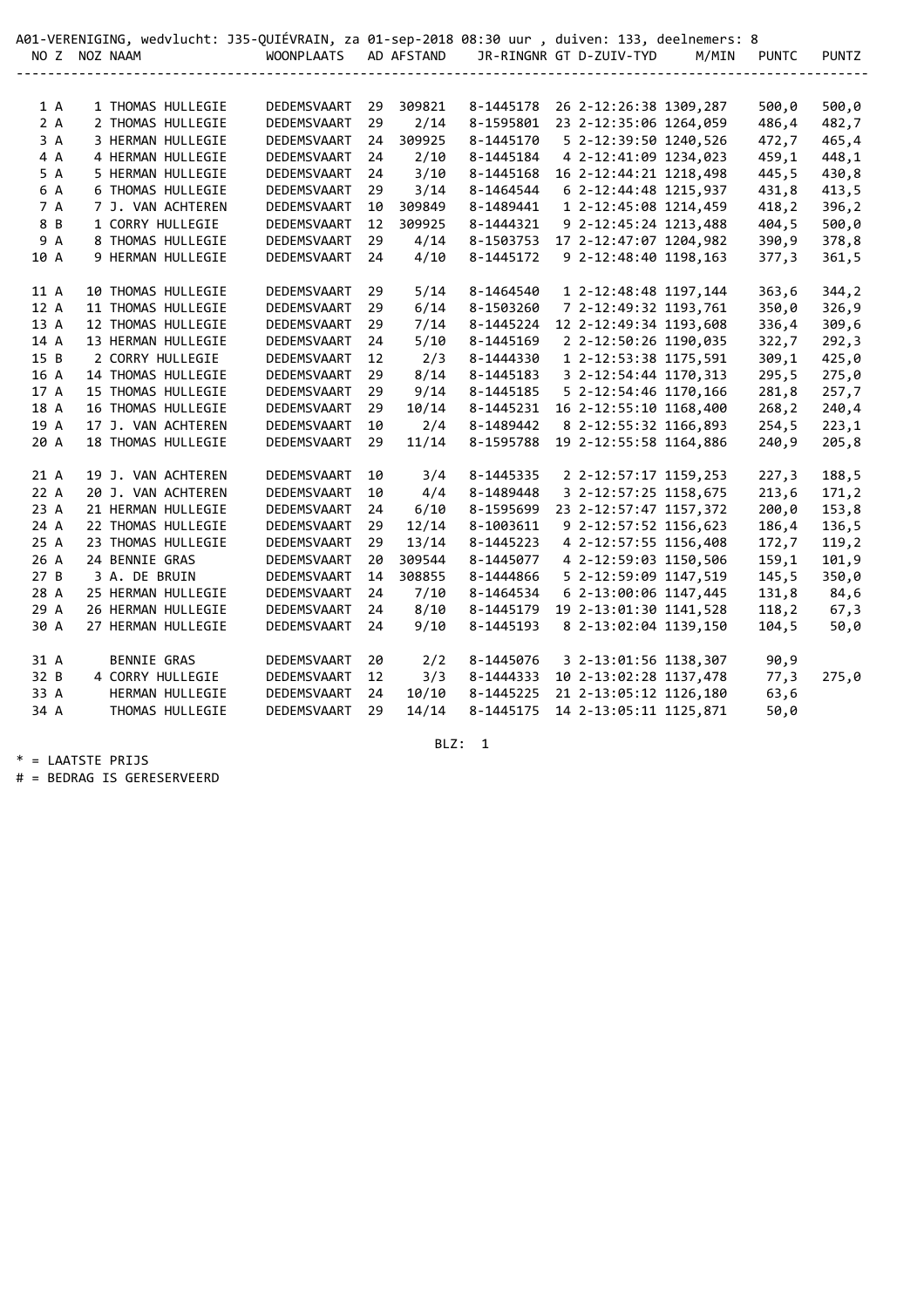|    |            | A01-VERENIGING, wedvlucht: J35-QUIÉVRAIN, za 01-sep-2018 08:30 uur , duiven: 133, deelnemers: 8 |                |      |            |           |  |                         |       |       |
|----|------------|-------------------------------------------------------------------------------------------------|----------------|------|------------|-----------|--|-------------------------|-------|-------|
|    | Z NOZ NAAM |                                                                                                 | WOONPLAATS     |      | AD AFSTAND |           |  | JR-RINGNR GT D-ZUIV-TYD | M/MIN | PUNTZ |
|    |            |                                                                                                 |                |      |            |           |  |                         |       |       |
|    | OVERDUIVEN |                                                                                                 |                |      |            |           |  |                         |       |       |
|    |            |                                                                                                 |                |      |            |           |  |                         |       |       |
| B. |            | 5 CORRY HULLEGIE                                                                                | DEDEMSVAART 12 |      | 4/14       | 8-1444331 |  | 6 2-13:06:50 1119,536   |       | 200,0 |
| B  |            | 6 A. DE BRUIN                                                                                   | DEDEMSVAART    | - 14 | 2/14       | 8-1444880 |  | 2 2-13:18:01 1072.350   |       | 125,0 |
| B. |            | 7 CORRY HULLEGIE                                                                                | DEDEMSVAART 12 |      | 5/14       | 8-1444338 |  | 5 2-13:19:51 1069,259   |       | 50,0  |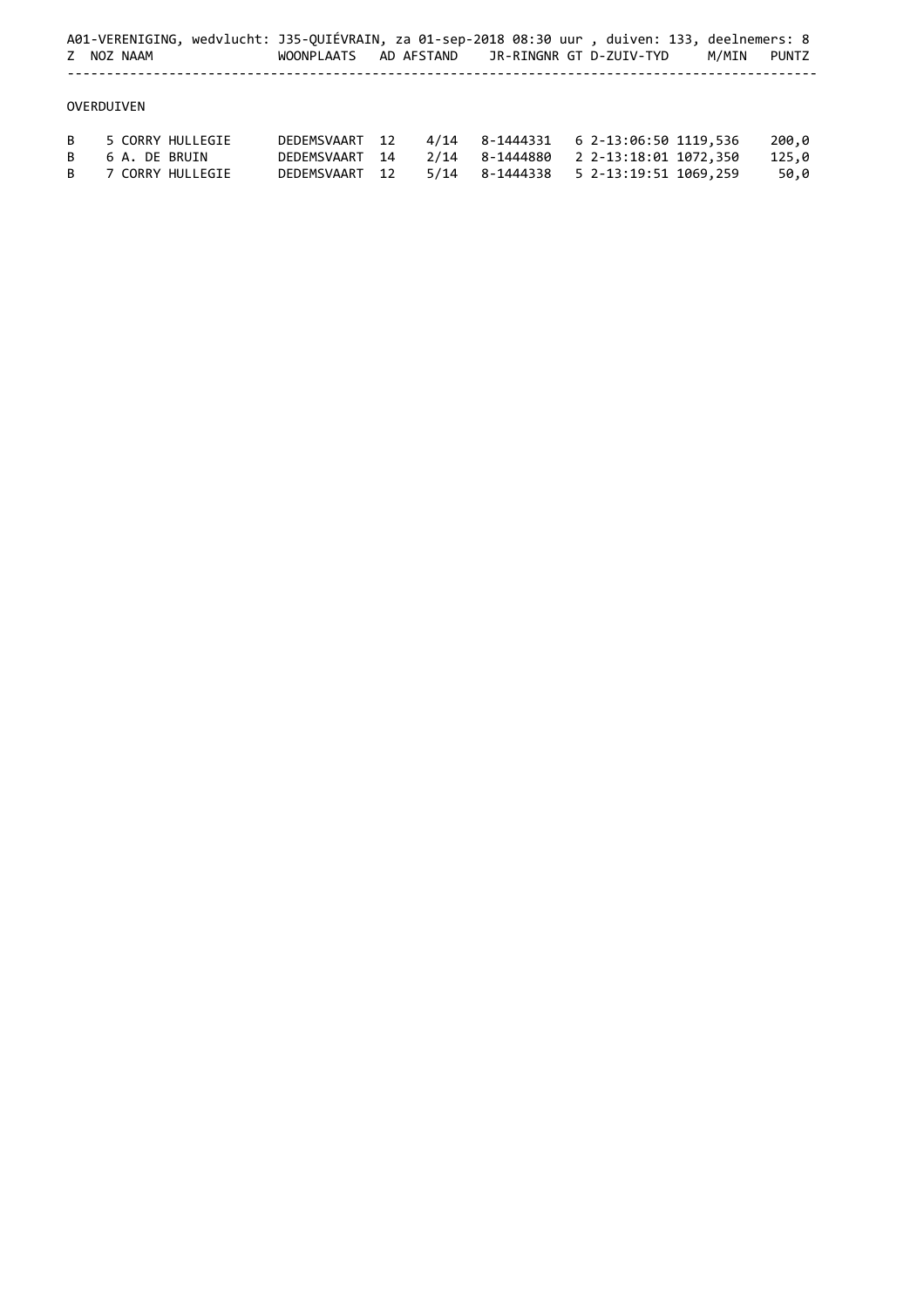| AFD/ZONE: A |  | 107 DUIVEN IN CONCOURS. |
|-------------|--|-------------------------|
|             |  | 27 PRIJZEN IN CONCOURS. |
|             |  | 30 PRIJZEN GEPRINT.     |
| AFD/ZONE: B |  | 26 DUIVEN IN CONCOURS.  |
|             |  | 7 PRIJZEN IN CONCOURS.  |
|             |  | 7 PRIJZEN GEPRINT.      |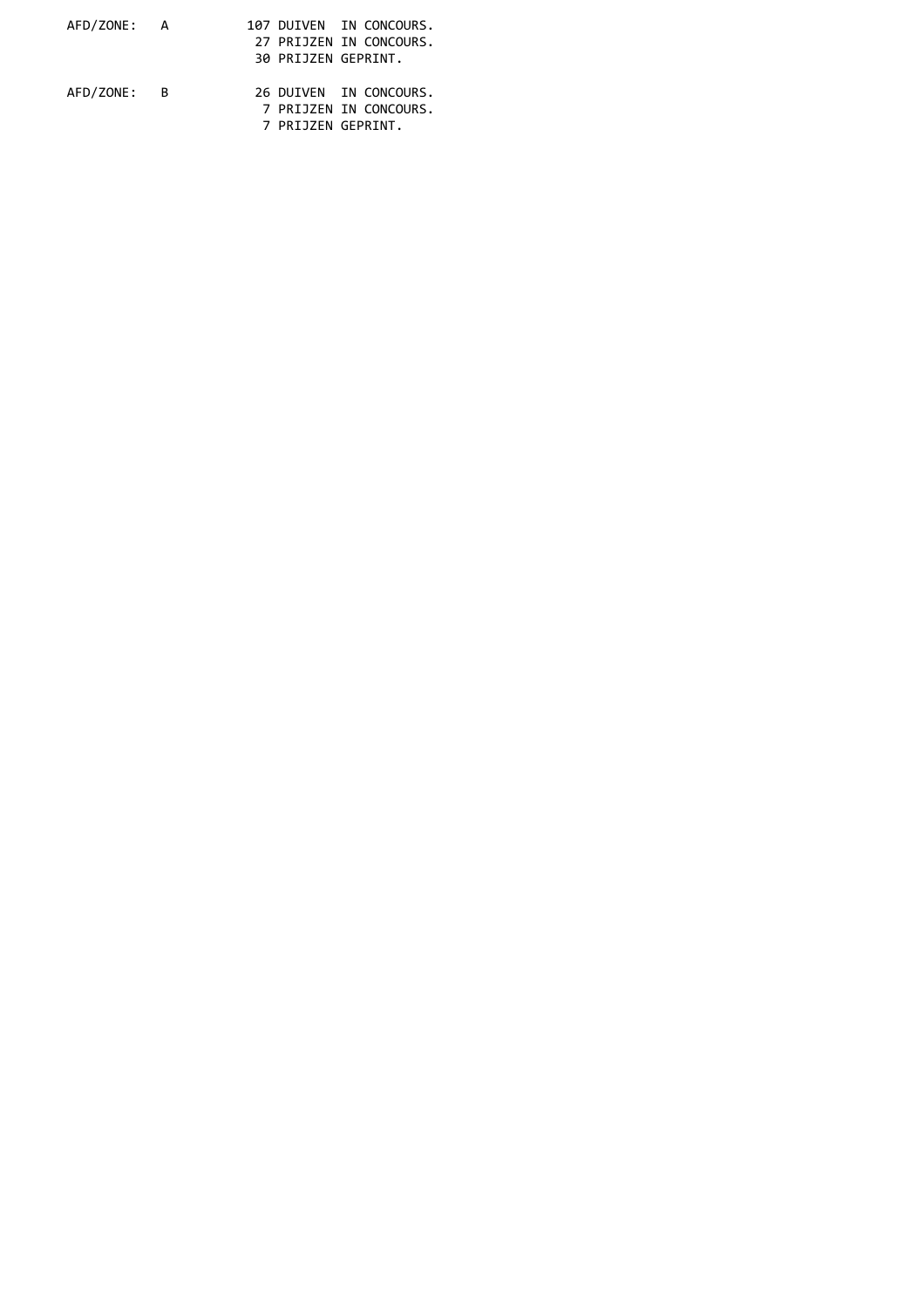A01-VERENIGING, Jong onaangewezen - 2 van 20 (GROEPSPUNTEN) Stand t/m wedvlucht: QUIÉVRAIN, gelost: 01-09-2018 08:30 uur Selectie: standaard puntentelling

| NO | <b>PUNTEN</b> | <b>NAAM</b>           | <b>WOONPLAATS</b> | JAAR- RINGNR. | BONDSNR. | #SCORE | (J59) | 〔J61〕 | (J62) | (J63) | ์ J64) | $($ J35) |
|----|---------------|-----------------------|-------------------|---------------|----------|--------|-------|-------|-------|-------|--------|----------|
|    |               |                       |                   |               |          |        |       |       |       |       |        | *****    |
|    |               |                       |                   |               |          |        |       |       |       |       |        |          |
|    | 5336.7        | HERMAN HULLEGIE<br>A) | DEDEMSVAART       |               | 03050132 | 12     | 818,3 | 975,0 | 879,3 | 794,3 | 956,5  | 913,5    |
| ∠  | 5130,0        | B) CORRY HULLEGIE     | DEDEMSVAART       |               | 03050001 | 12     | 946,0 | 820,0 | 941,3 | 672,7 | 825,0  | 925,0    |
|    | 5075.4        | A) J. VAN ACHTEREN    | DEDEMSVAART       |               | 03050019 | 12     | 965,4 | 912,5 | 956,1 | 665,7 | 956,5  | 619, 2   |
| 4  | 4888.3        | A) THOMAS HULLEGIE    | DEDEMSVAART       |               | 03050892 | 12     | 887,5 | 775,0 | 813,4 | 794,3 | 825,8  | 792,3    |
|    | 4734,1        | B) A. DE BRUIN        | DEDEMSVAART       |               | 03050345 | 12     | 784,0 | 964,0 | 706,5 | 979,5 | 825,0  | 475,0    |
| 6  | 3529.0        | B) H. SCHREURS        | DEDEMSVAART       |               | 03050230 | 8      | 946,0 | 784,0 | 921,7 | 877,3 | 0,0    | 0,0      |
|    | 3232.4        | BENNIE GRAS<br>A)     | DEDEMSVAART       |               | 03050353 | 10     | 887,5 | 362,5 | 824,4 | 665,7 | 390,3  | 101,9    |
| 8  | 2996,2        | A) FAM PAARDEHAAR     | SLAGHAREN         |               | 03059239 | 8      | 437,5 | 0,0   | 879,3 | 897,1 | 782,3  | 0,0      |
| 9  | 2050.9        | A) A.J. DANKELMAN     | <b>OMMEN</b>      |               | 03050141 |        | 506,7 | 0.0   | 104,9 | 845,7 | 593,5  | 0,0      |
| 10 | 1967.6        | A) J. VAN ZUNDERT     | <b>BALKBRUG</b>   |               | 03051057 |        | 153,8 | 450,0 | 736,6 | 627,1 | 0,0    | 0,0      |
| 11 | 786,8         | B) M. BAAS            | DEDEMSVAART       |               | 03050035 |        | 0,0   | 0,0   | 491,3 | 295,5 | 0,0    | 0,0      |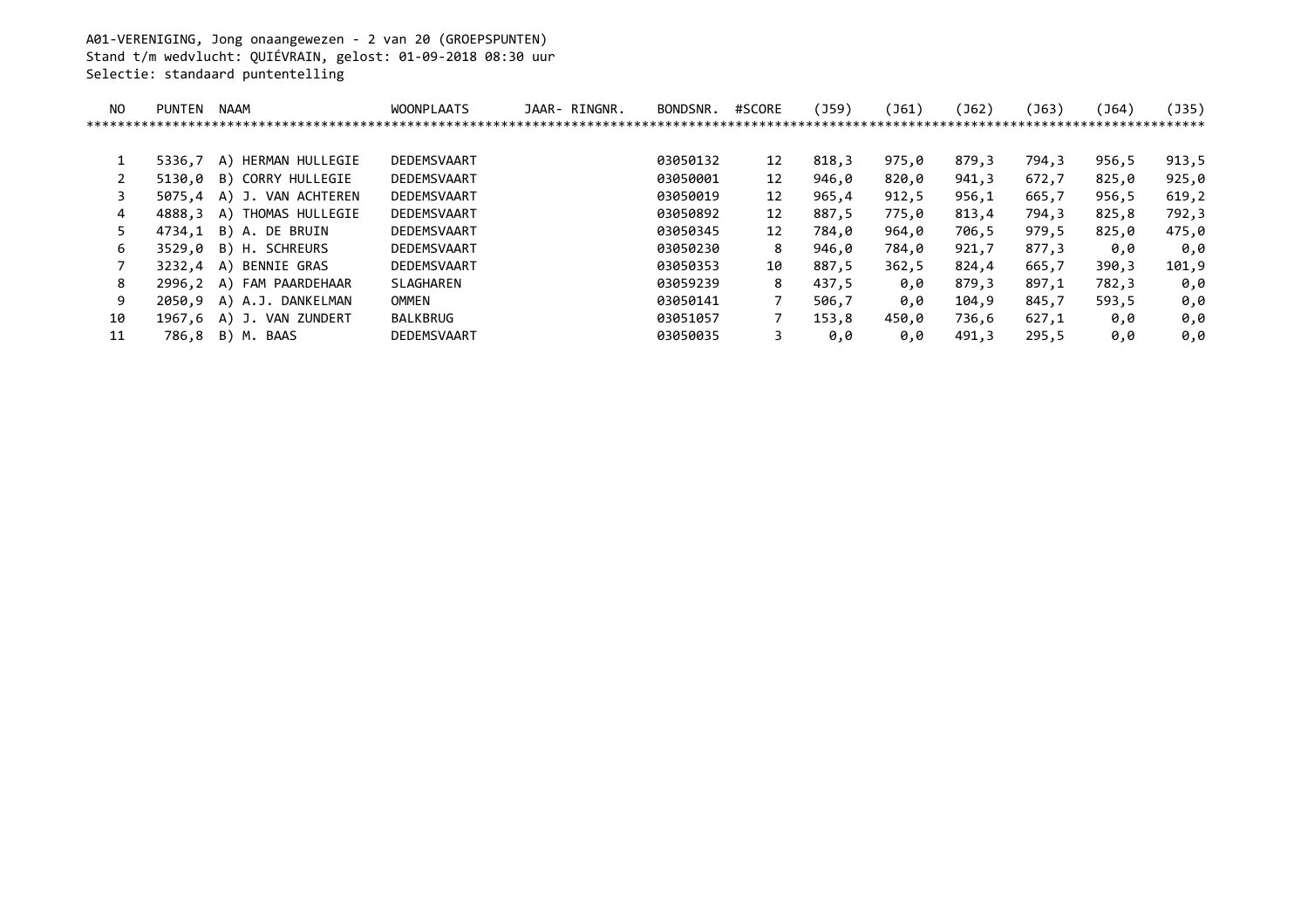A01-VERENIGING, Jong onaangewezen - 1:10 NPO verfijnd (GROEPSPUNTEN) Stand t/m wedvlucht: QUIÉVRAIN, gelost: 01-09-2018 08:30 uur Selectie: standaard puntentelling

| NO. | <b>PUNTEN</b> | NAAM                 | <b>WOONPLAATS</b>  | JAAR- RINGNR. | BONDSNR. | #SCORE | (J59) | 〔J61〕 | (J62) | (J63)  | J64)  | (J35) |
|-----|---------------|----------------------|--------------------|---------------|----------|--------|-------|-------|-------|--------|-------|-------|
|     |               |                      |                    |               |          |        |       |       |       |        |       | ***** |
|     |               |                      |                    |               |          |        |       |       |       |        |       |       |
|     | 2688,7        | CORRY HULLEGIE<br>B) | DEDEMSVAART        |               | 03050001 | 12     | 477,8 | 416,0 | 473,9 | 362,7  | 470,8 | 487,5 |
| ∠   | 2612,3        | A) J. VAN ACHTEREN   | DEDEMSVAART        |               | 03050019 | 11     | 451,0 | 456,3 | 479,3 | 344,2  | 485,5 | 396,2 |
|     | 2583.6        | A) HERMAN HULLEGIE   | <b>DEDEMSVAART</b> |               | 03050132 | 21     | 450,9 | 463,3 | 446,5 | 369, 2 | 401,3 | 452,4 |
| 4   | 2425.3        | B) A. DE BRUIN       | DEDEMSVAART        |               | 03050345 | 18     | 369,1 | 482,0 | 361,5 | 475,2  | 451,8 | 285,7 |
| 5   | 2388.1        | A) THOMAS HULLEGIE   | DEDEMSVAART        |               | 03050892 | 23     | 398,6 | 310,5 | 351,2 | 457,4  | 403,2 | 467,2 |
| 6   | 1841.0        | BENNIE GRAS<br>A)    | DEDEMSVAART        |               | 03050353 | 16     | 441,8 | 345,8 | 375,6 | 332,9  | 293,9 | 51,0  |
|     | 1814,2        | B) H. SCHREURS       | DEDEMSVAART        |               | 03050230 |        | 473,5 | 399,7 | 481,9 | 459,1  | 0,0   | 0,0   |
| 8   | 1542.4        | A) FAM PAARDEHAAR    | <b>SLAGHAREN</b>   |               | 03059239 |        | 249,0 | 0.0   | 439,9 | 455,0  | 398,4 | 0,0   |
| 9   | 1236.3        | A) J. VAN ZUNDERT    | <b>BALKBRUG</b>    |               | 03051057 | 6      | 153,8 | 306,8 | 404,2 | 371,4  | 0,0   | 0,0   |
| 10  | 945,4         | A) A.J. DANKELMAN    | OMMEN              |               | 03050141 | 10     | 162,9 | 0,0   | 49,9  | 434,2  | 298,4 | 0,0   |
| 11  | 736,8         | B) M. BAAS           | DEDEMSVAART        |               | 03050035 |        | 0.0   | 0,0   | 441,3 | 295,5  | 0.0   | 0,0   |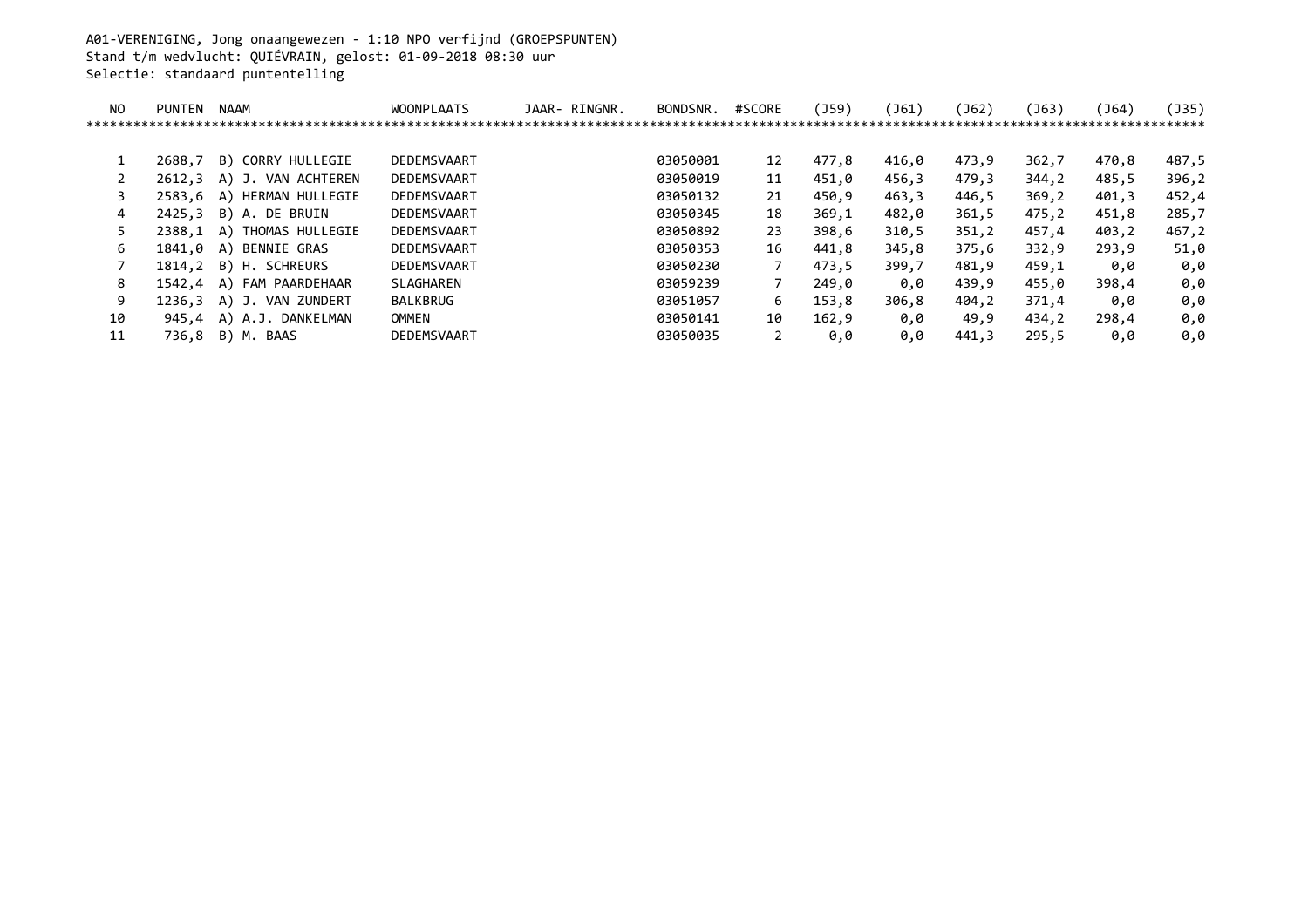A01-VERENIGING, Jong aangewezen - 1 van 2 (GROEPSPUNTEN) Stand t/m wedvlucht: QUIÉVRAIN, gelost: 01-09-2018 08:30 uur Selectie: standaard puntentelling

| NO. | <b>PUNTEN</b> | <b>NAAM</b>           | <b>WOONPLAATS</b>  | JAAR- RINGNR. | BONDSNR. | #SCORE | (J59) | (J61) | (J62) | (J63) | 〔J64〕 | (J35) |
|-----|---------------|-----------------------|--------------------|---------------|----------|--------|-------|-------|-------|-------|-------|-------|
|     |               |                       |                    |               |          |        |       |       |       |       |       |       |
|     |               |                       |                    |               |          |        |       |       |       |       |       |       |
| J.  | 1547.9        | B) A. DE BRUIN        | DEDEMSVAART        |               | 03050345 |        | 356,0 | 500,0 | 128,3 | 438,6 | 0.0   | 125,0 |
| 2   | 1409,7        | B) CORRY HULLEGIE     | DEDEMSVAART        |               | 03050001 |        | 86,0  | 176,0 | 0,0   | 397,7 | 325,0 | 425,0 |
|     | 1269.7        | A) J. VAN ACHTEREN    | DEDEMSVAART        |               | 03050019 | 4      | 205,8 | 400,0 | 0,0   | 0,0   | 267,7 | 396,2 |
| 4   | 1231.4        | THOMAS HULLEGIE<br>A) | DEDEMSVAART        |               | 03050892 | 4      | 370,2 | 75,0  | 0,0   | 0,0   | 441,9 | 344,2 |
| 5   | 1138.9        | A) HERMAN HULLEGIE    | DEDEMSVAART        |               | 03050132 | 4      | 404,8 | 62,5  | 379,3 | 0,0   | 0,0   | 292,3 |
| 6   | 1027.5        | B) H. SCHREURS        | DEDEMSVAART        |               | 03050230 |        | 0,0   | 248,0 | 402,2 | 377,3 | 0,0   | 0,0   |
|     | 736.8         | B) M. BAAS            | DEDEMSVAART        |               | 03050035 |        | 0,0   | 0.0   | 441,3 | 295,5 | 0,0   | 0,0   |
| 8   | 667.9         | A) J. VAN ZUNDERT     | BALKBRUG           |               | 03051057 |        | 0.0   | 0,0   | 412,2 | 255,7 | 0.0   | 0,0   |
| 9   | 589.7         | A) FAM PAARDEHAAR     | SLAGHAREN          |               | 03059239 |        | 188,5 | 0,0   | 401,2 | 0,0   | 0,0   | 0,0   |
| 10  | 358,6         | A) A.J. DANKELMAN     | OMMEN              |               | 03050141 |        | 0,0   | 0,0   | 0,0   | 358,6 | 0,0   | 0,0   |
| 11  | 50.0          | BENNIE GRAS<br>A)     | <b>DEDEMSVAART</b> |               | 03050353 |        | 0.0   | 0,0   | 0,0   | 50,0  | 0,0   | 0,0   |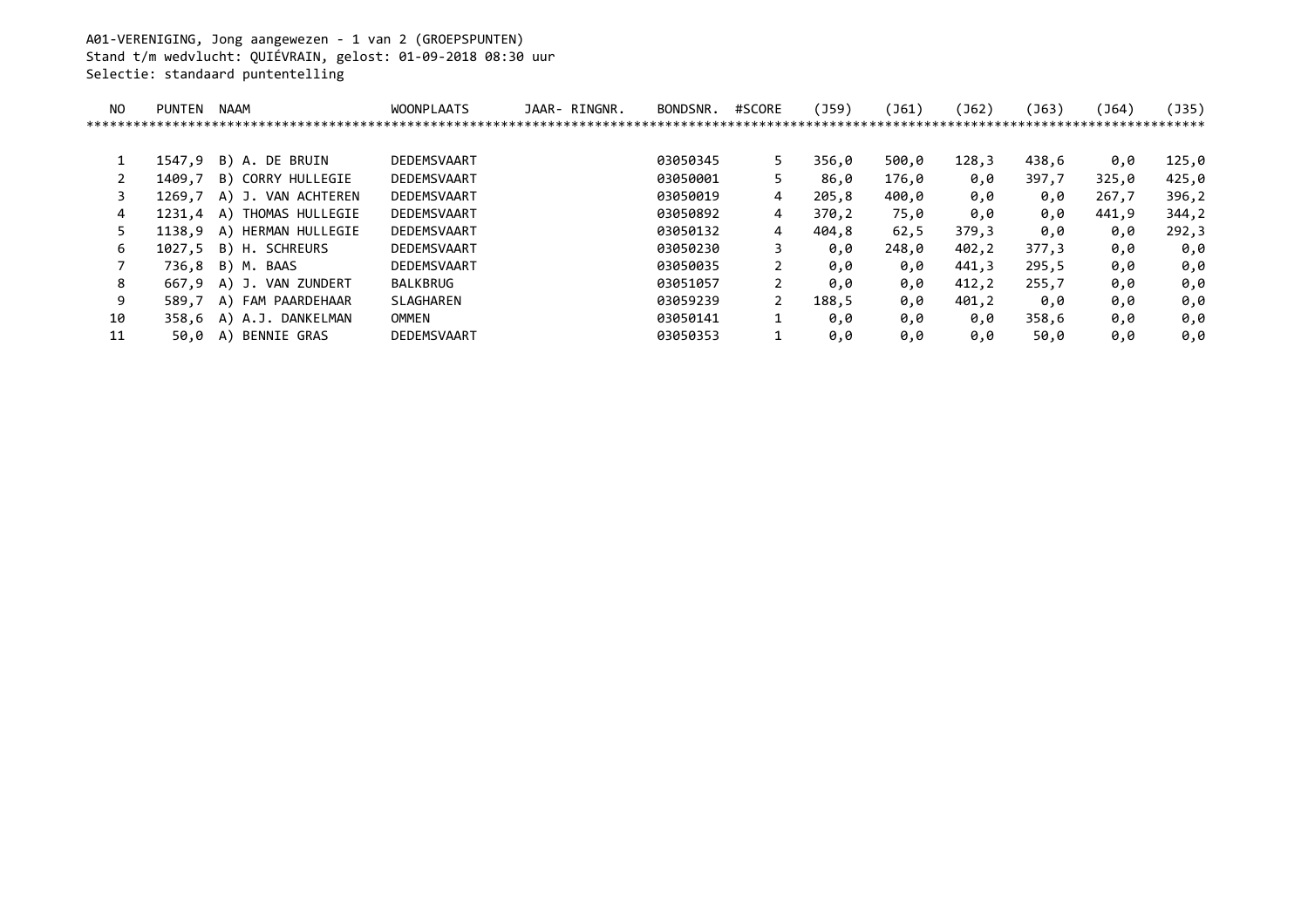A01-VERENIGING, Jong duifkampioen (GROEPSPUNTEN) Stand t/m wedvlucht: QUIÉVRAIN, gelost: 01-09-2018 08:30 uur Selectie: standaard puntentelling

| NO.            | PUNTEN | <b>NAAM</b>               | <b>WOONPLAATS</b> | JAAR- RINGNR. | BONDSNR. | #SCORE         | $($ 159 $)$ | $($ J61)                 | (162)  | $($ 163) | $($ 164)           | (J35) |
|----------------|--------|---------------------------|-------------------|---------------|----------|----------------|-------------|--------------------------|--------|----------|--------------------|-------|
|                |        |                           |                   |               |          |                |             | ************************ |        |          | ****************** | ***** |
| 1              | 1913,9 | A) HERMAN HULLEGIE        | DEDEMSVAART       | 8-1445182     | 03050132 | 5              | 309,6       | 500,0                    | 258,5  | 345,7    | 500,0              | 0,0   |
| $\overline{2}$ |        | 1623,1 A) J. VAN ACHTEREN | DEDEMSVAART       | 8-1489441     | 03050019 | 4              | 0,0         | 450,0                    | 291,5  | 0,0      | 485,5              | 396,2 |
| 3              |        | 1505,8 A) HERMAN HULLEGIE | DEDEMSVAART       | 8-1445169     | 03050132 | 4              | 301,0       | 412,5                    | 500,0  | 0,0      | 0,0                | 292,3 |
| 4              | 1452,5 | B) H. SCHREURS            | DEDEMSVAART       | 8-1445116     | 03050230 | 4              | 482,0       | 248,0                    | 304,3  | 418,2    | 0,0                | 0,0   |
| 5              |        | 1401,5 B) H. SCHREURS     | DEDEMSVAART       | 8-1445105     | 03050230 | 4              | 464,0       | 158,0                    | 402,2  | 377,3    | 0,0                | 0,0   |
| 6              |        | 1303,3 B) A. DE BRUIN     | DEDEMSVAART       | 8-1444858     | 03050345 | 3              | 0,0         | 482,0                    | 382,6  | 438,6    | 0,0                | 0,0   |
| 7              |        | 1192,6 A) J. VAN ACHTEREN | DEDEMSVAART       | 8-1445335     | 03050019 | 5              | 257,7       | 275,0                    | 203,7  | 0,0      | 267,7              | 188,5 |
| 8              |        | 1178,6 A) THOMAS HULLEGIE | DEDEMSVAART       | 8-1445173     | 03050892 | 3              | 448,1       | 0,0                      | 390,2  | 0,0      | 340,3              | 0,0   |
| 9              |        | 1176,2 B) CORRY HULLEGIE  | DEDEMSVAART       | 8-1444332     | 03050001 | 4              | 176,0       | 122,0                    | 480,4  | 397,7    | 0,0                | 0,0   |
| 10             | 1155,9 | B) CORRY HULLEGIE         | DEDEMSVAART       | 8-1444336     | 03050001 | 4              | 86,0        | 284,0                    | 460,9  | 0,0      | 325,0              | 0,0   |
| 11             | 1139,6 | B) A. DE BRUIN            | DEDEMSVAART       | 8-1444878     | 03050345 | 4              | 194,0       | 266,0                    | 0,0    | 254,5    | 425,0              | 0,0   |
| 12             | 1072,8 | B) CORRY HULLEGIE         | DEDEMSVAART       | 8-1444330     | 03050001 | 3              | 0,0         | 0,0                      | 147,8  | 0,0      | 500,0              | 425,0 |
| 13             | 1069,3 | A) THOMAS HULLEGIE        | DEDEMSVAART       | 8-1464540     | 03050892 | 3              | 370,2       | 0,0                      | 0,0    | 0,0      | 354,8              | 344,2 |
| 14             |        | 1066,2 B) A. DE BRUIN     | DEDEMSVAART       | 8-1444863     | 03050345 | 4              | 320,0       | 0,0                      | 284,8  | 111,4    | 350,0              | 0,0   |
| 15             |        | 1063,5 A) HERMAN HULLEGIE | DEDEMSVAART       | 8-1445170     | 03050132 | 3              | 335,6       | 262,5                    | 0,0    | 0,0      | 0,0                | 465,4 |
| 16             |        | 1054,1 A) THOMAS HULLEGIE | DEDEMSVAART       | 8-1445223     | 03050892 | 5              | 0,0         | 212,5                    | 192,7  | 320,0    | 209,7              | 119,2 |
| 17             |        | 1028,3 B) A. DE BRUIN     | DEDEMSVAART       | 8-1444862     | 03050345 | 3              | 0,0         | 500,0                    | 128,3  | 0,0      | 400,0              | 0,0   |
| 18             | 1024,2 | B) CORRY HULLEGIE         | DEDEMSVAART       | 8-1444329     | 03050001 | 5              | 230,0       | 104,0                    | 265, 2 | 275,0    | 150,0              | 0,0   |
| 19             | 1005,5 | A) HERMAN HULLEGIE        | DEDEMSVAART       | 8-1445186     | 03050132 | 3              | 474,0       | 0,0                      | 82,9   | 448,6    | 0,0                | 0,0   |
| 20             |        | 994,2 A) THOMAS HULLEGIE  | DEDEMSVAART       | 8-1445185     | 03050892 | 5              | 127,9       | 187,5                    | 126,8  | 294,3    | 0,0                | 257,7 |
| 21             | 981,4  | B) A. DE BRUIN            | DEDEMSVAART       | 8-1444866     | 03050345 | 3              | 0,0         | 464,0                    | 167,4  | 0,0      | 0,0                | 350,0 |
| 22             | 976,8  | B) A. DE BRUIN            | DEDEMSVAART       | 8-1444850     | 03050345 | 3              | 0,0         | 320,0                    | 0,0    | 356,8    | 300,0              | 0,0   |
| 23             | 959,8  | A) THOMAS HULLEGIE        | DEDEMSVAART       | 8-1445183     | 03050892 | 3              | 0,0         | 0,0                      | 0,0    | 242,9    | 441,9              | 275,0 |
| 24             |        | 947,0 B) CORRY HULLEGIE   | DEDEMSVAART       | 8-1444333     | 03050001 | 4              | 446,0       | 176,0                    | 0,0    | 50,0     | 0,0                | 275,0 |
| 25             | 932,5  | A) J. VAN ACHTEREN        | DEDEMSVAART       | 8-1445327     | 03050019 | 2              | 465,4       | 0,0                      | 467,1  | 0,0      | 0,0                | 0,0   |
| 26             | 931,2  | A) HERMAN HULLEGIE        | DEDEMSVAART       | 8-1464534     | 03050132 | 4              | 404,8       | 62,5                     | 379,3  | 0,0      | 0,0                | 84,6  |
| 27             | 929,0  | B) A. DE BRUIN            | DEDEMSVAART       | 8-1444856     | 03050345 | 3              | 0,0         | 0,0                      | 363,0  | 315,9    | 250,0              | 0,0   |
| 28             | 926,7  | A) BENNIE GRAS            | DEDEMSVAART       | 8-1445049     | 03050353 | 3              | 0,0         | 362,5                    | 456,1  | 0,0      | 108,1              | 0,0   |
| 29             | 905,1  | A) J. VAN ZUNDERT         | <b>BALKBRUG</b>   | 8-1444211     | 03051057 | 3              | 0,0         | 325,0                    | 324,4  | 255,7    | 0,0                | 0,0   |
| 30             | 900,0  | A) J. VAN ACHTEREN        | DEDEMSVAART       | 8-1489446     | 03050019 | $\overline{2}$ | 500,0       | 400,0                    | 0,0    | 0,0      | 0,0                | 0,0   |
| 31             | 892,7  | A) THOMAS HULLEGIE        | DEDEMSVAART       | 8-1503065     | 03050892 | 3              | 439,4       | 200,0                    | 0,0    | 0,0      | 253,2              | 0,0   |
| 32             | 892,1  | A) J. VAN ACHTEREN        | DEDEMSVAART       | 8-1489448     | 03050019 | 3              | 0,0         | 250,0                    | 0,0    | 0,0      | 471,0              | 171,2 |
| 33             | 892,0  | B) CORRY HULLEGIE         | DEDEMSVAART       | 8-1444322     | 03050001 | $\overline{2}$ | 500,0       | 392,0                    | 0,0    | 0,0      | 0,0                | 0,0   |
| 34             | 869,9  | A) FAM PAARDEHAAR         | SLAGHAREN         | 8-1445456     | 03059239 | 3              | 58,7        | 0,0                      | 401,2  | 410,0    | 0,0                | 0,0   |
| 35             | 866,4  | A) BENNIE GRAS            | DEDEMSVAART       | 8-1445086     | 03050353 | $\overline{2}$ | 491,3       | 375,0                    | 0,0    | 0,0      | 0,0                | 0,0   |
| 36             | 851,2  | A) HERMAN HULLEGIE        | DEDEMSVAART       | 8-1445172     | 03050132 | 3              | 396,2       | 0,0                      | 0,0    | 0,0      | 93,5               | 361,5 |
| 37             |        | 847,2 A) THOMAS HULLEGIE  | DEDEMSVAART       | 8-1003611     | 03050892 | 3              | 0,0         | 287,5                    | 423,2  | 0,0      | 0,0                | 136,5 |
| 38             |        | 845,8 A) HERMAN HULLEGIE  | DEDEMSVAART       | 8-1464551     | 03050132 | 4              | 413,5       | 0,0                      | 137,8  | 230,0    | 64,5               | 0,0   |
| 39             |        | 841,4 A) J. VAN ACHTEREN  | DEDEMSVAART       | 8-1445338     | 03050019 | 2              | 378,8       | 462,5                    | 0,0    | 0,0      | 0,0                | 0,0   |
| 40             |        | 831,7 B) H. SCHREURS      | DEDEMSVAART       | 8-1444444     | 03050230 | $\overline{2}$ | 410,0       | 0,0                      | 421,7  | 0,0      | 0,0                | 0,0   |
| 41             |        | 818,1 A) THOMAS HULLEGIE  | DEDEMSVAART       | 8-1595801     | 03050892 | $\overline{2}$ | 0,0         | 0,0                      | 335,4  | 0,0      | 0,0                | 482,7 |
| 42             |        | 812,5 A) FAM PAARDEHAAR   | SLAGHAREN         | 8-5169778     | 03059239 | 3              | 249,0       | 0,0                      | 346,3  | 217,1    | 0,0                | 0,0   |
| 43             |        | 812,0 B) A. DE BRUIN      | DEDEMSVAART       | 8-1444880     | 03050345 | 3              | 212,0       | 0,0                      | 0,0    | 0,0      | 475,0              | 125,0 |
| 44             |        | 786,0 B) A. DE BRUIN      | DEDEMSVAART       | 8-1444853     | 03050345 | 4              | 0,0         | 446,0                    | 69,6   | 70,5     | 200,0              | 0,0   |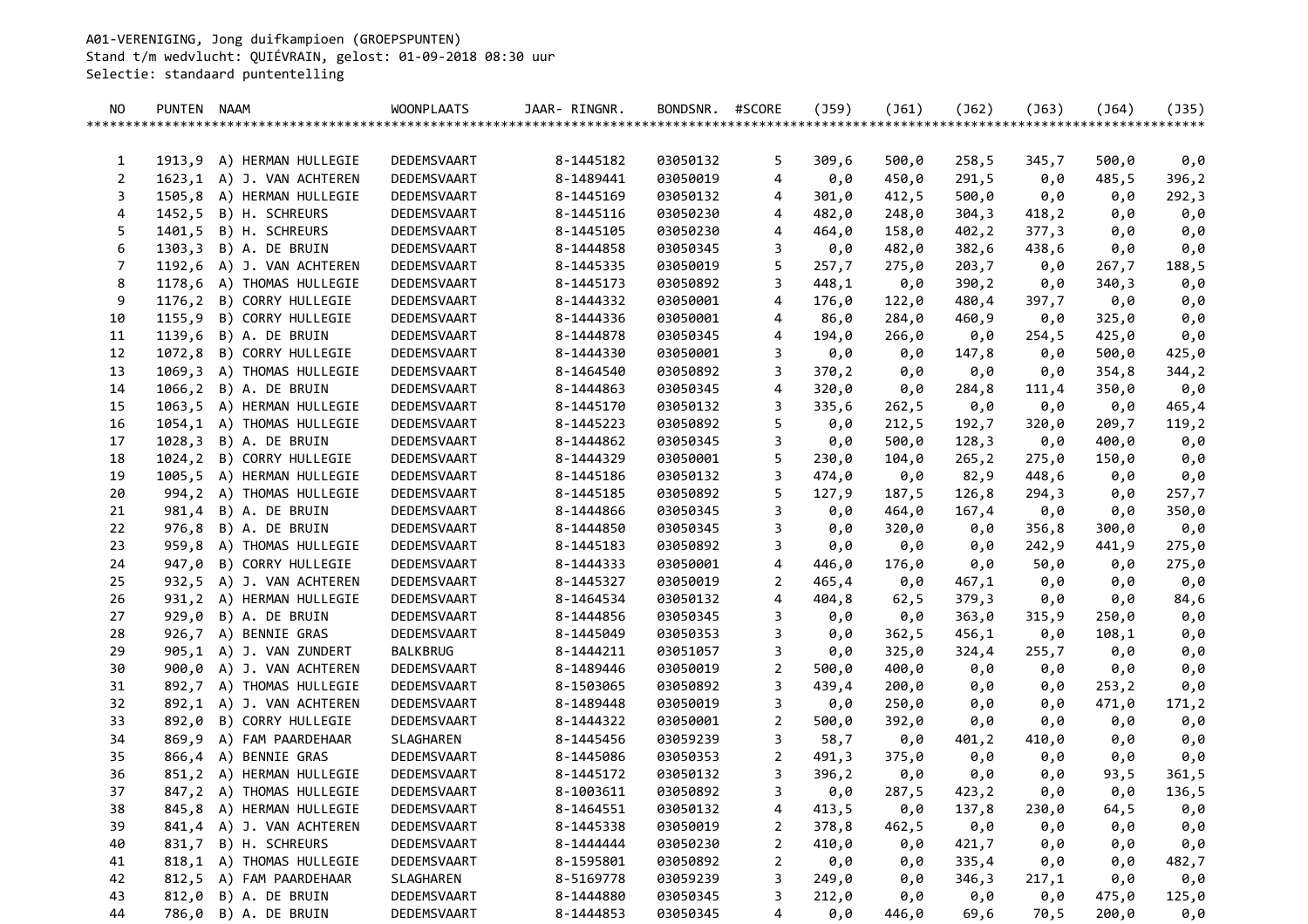| 777.2 A)                      | DEDEMSVAART      | 8-1503753                          | 03050892 | 0.0   | 0.0 | 0.0   | 0.0   | 398,4 | 378,8 |
|-------------------------------|------------------|------------------------------------|----------|-------|-----|-------|-------|-------|-------|
| B) A. DE BRUIN<br>766.9       | DEDEMSVAART      | 8-1444877                          | 03050345 | 68.0  | 0.0 | 323,9 | 0.0   | 375.0 | 0.0   |
| B) A. DE BRUIN<br>763.6       | DEDEMSVAART      | 8-1444875                          | 03050345 | 284.0 | 0.0 | 0.0   | 479.5 | 0.0   | 0,0   |
| 736.9<br>A)                   | DEDEMSVAART      | 8-1445162                          | 03050132 | 0.0   | 0.0 | 280,5 | 0.0   | 456.5 | 0,0   |
| M. BAAS<br>736.8<br>B)        | DEDEMSVAART      | 8-1445146                          | 03050035 | 0.0   | 0.0 | 441.3 | 295,5 | 0.0   | 0.0   |
| FAM PAARDEHAAR<br>736.3<br>A) | <b>SLAGHAREN</b> | 8-1445460                          | 03059239 | 0.0   | 0.0 | 313,4 | 422,9 | 0.0   | 0.0   |
|                               |                  | THOMAS HULLEGIE<br>HERMAN HULLEGIE |          |       |     |       |       |       |       |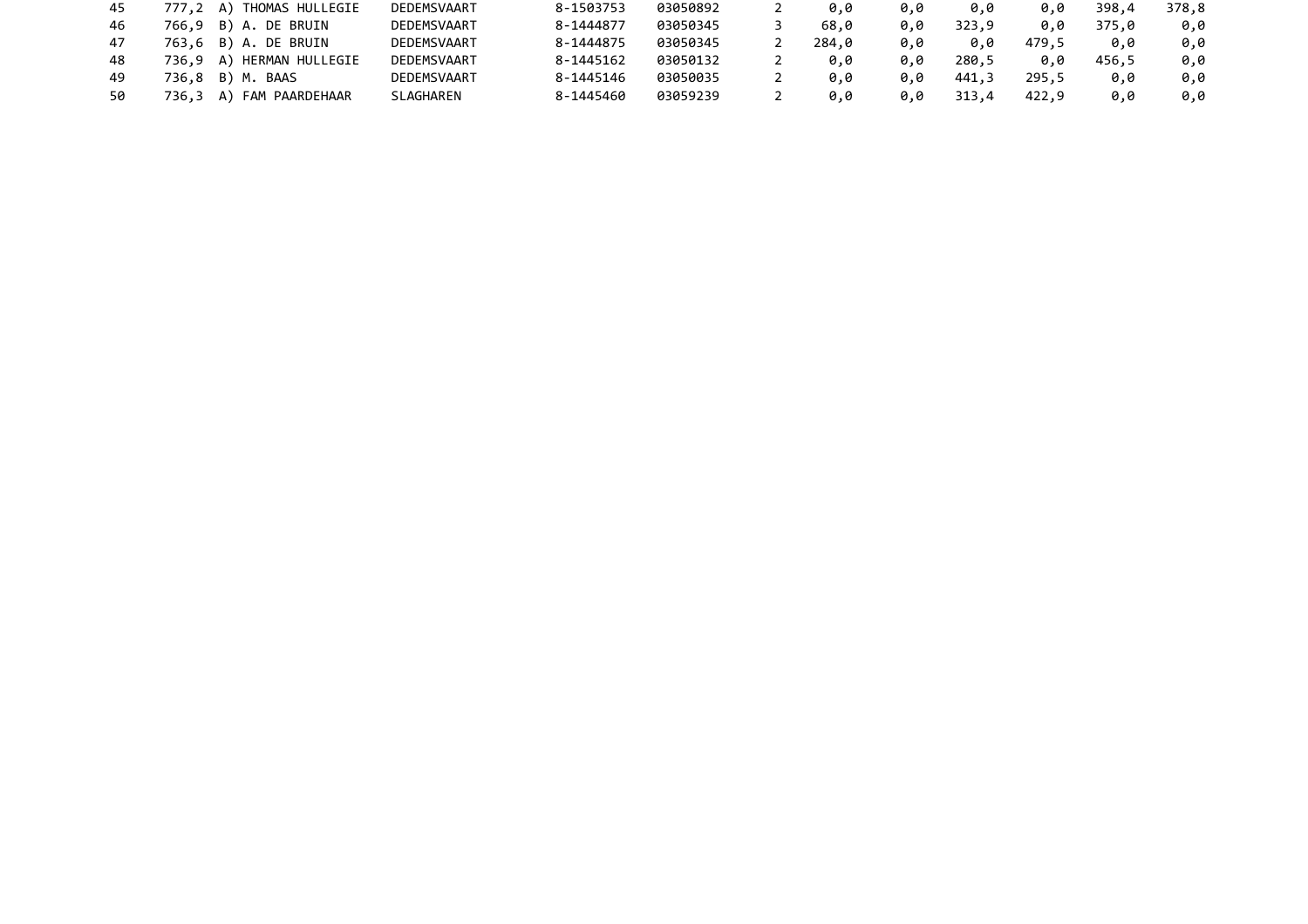A01-VERENIGING, Jong onaangewezen - 2 van 20 (CLUBPUNTEN) Stand t/m wedvlucht: QUIÉVRAIN, gelost: 01-09-2018 08:30 uur Selectie: standaard puntentelling

| NO | <b>PUNTEN</b> | <b>NAAM</b>           | <b>WOONPLAATS</b> | JAAR- RINGNR. | BONDSNR. | #SCORE | (J59) | 〔J61〕 | (J62) | (J63) | ์ J64) | $($ J35) |
|----|---------------|-----------------------|-------------------|---------------|----------|--------|-------|-------|-------|-------|--------|----------|
|    |               |                       |                   |               |          |        |       |       |       |       |        | *****    |
|    |               |                       |                   |               |          |        |       |       |       |       |        |          |
|    | 5441.8        | HERMAN HULLEGIE<br>A) | DEDEMSVAART       |               | 03050132 | 12     | 844,2 | 971,4 | 897,7 | 821,6 | 973,0  | 933,8    |
| ∠  | 5199,1        | A) J. VAN ACHTEREN    | DEDEMSVAART       |               | 03050019 | 12     | 971,2 | 892,9 | 959,1 | 720,7 | 973,0  | 682,4    |
|    | 5110.8        | A) THOMAS HULLEGIE    | DEDEMSVAART       |               | 03050892 | 12     | 890,4 | 835,7 | 843,2 | 821,6 | 892,0  | 827,9    |
| 4  | 4396.5        | B) CORRY HULLEGIE     | DEDEMSVAART       |               | 03050001 | 12     | 873,1 | 635,7 | 911,4 | 573.3 | 681,0  | 722,1    |
|    | 3844,0        | A) BENNIE GRAS        | DEDEMSVAART       |               | 03050353 | 12     | 901,9 | 500,0 | 856,8 | 736,2 | 577,0  | 272,1    |
| 6  | 3817.5        | B) A. DE BRUIN        | DEDEMSVAART       |               | 03050345 | 12     | 723,1 | 950.0 | 556,8 | 945,7 | 361,0  | 280,9    |
|    | 3367.6        | A) FAM PAARDEHAAR     | SLAGHAREN         |               | 03059239 | 10     | 475,0 | 214,3 | 890,9 | 922,4 | 865,0  | 0,0      |
| 8  | 2960,6        | B) H. SCHREURS        | DEDEMSVAART       |               | 03050230 | 8      | 913,5 | 457,1 | 822,7 | 767,2 | 0,0    | 0,0      |
| 9  | 2320.7        | A) A.J. DANKELMAN     | <b>OMMEN</b>      |               | 03050141 |        | 515,4 | 0.0   | 165,9 | 891,4 | 748,0  | 0,0      |
| 10 | 2241.0        | A) J. VAN ZUNDERT     | <b>BALKBRUG</b>   |               | 03051057 |        | 148,1 | 600,0 | 795,5 | 697,4 | 0,0    | 0,0      |
| 11 | 638,1         | B) M. BAAS            | DEDEMSVAART       |               | 03050035 |        | 0,0   | 0,0   | 386,4 | 251,7 | 0,0    | 0,0      |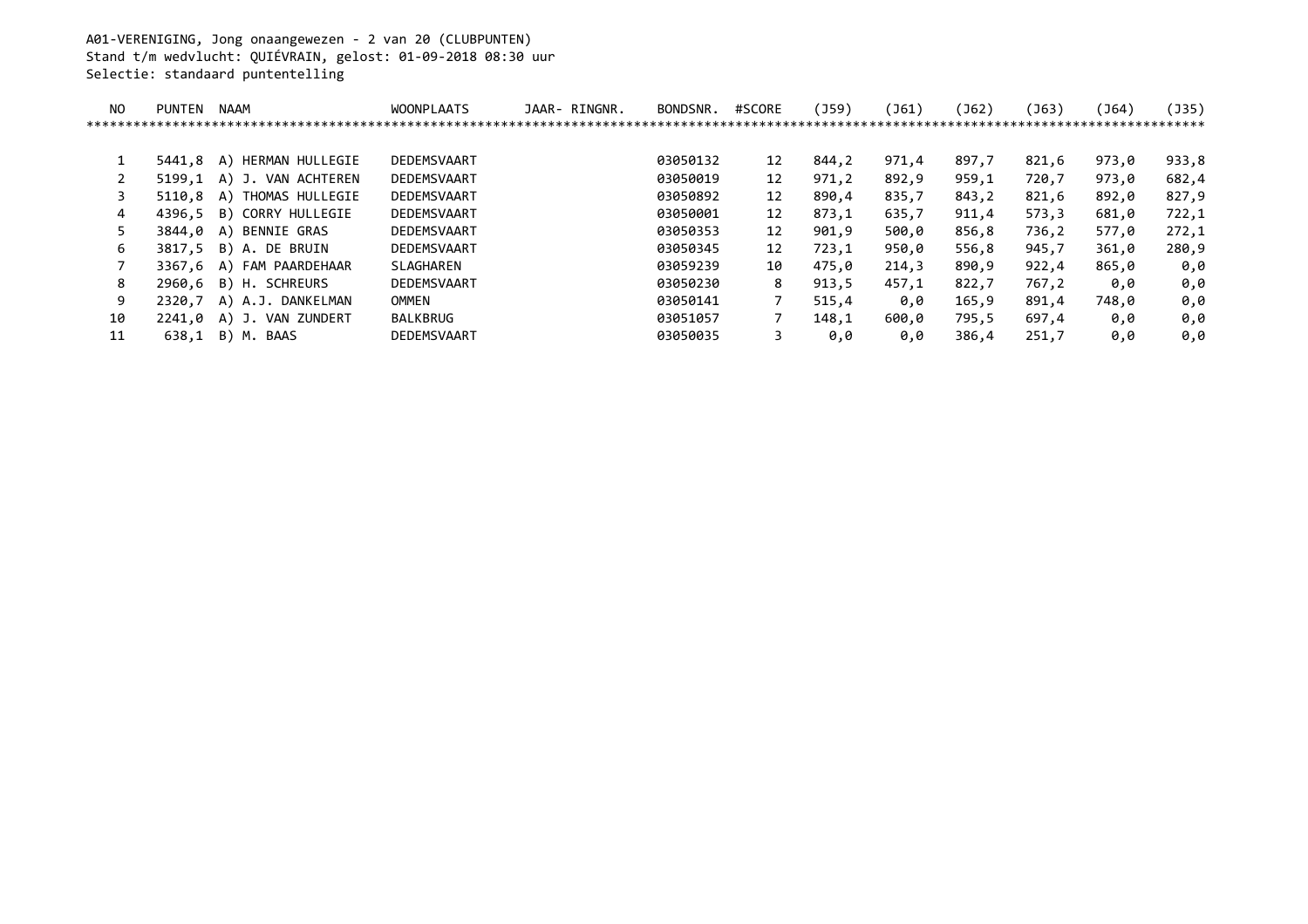A01-VERENIGING, Jong onaangewezen - 1:10 NPO verfijnd (CLUBPUNTEN) Stand t/m wedvlucht: QUIÉVRAIN, gelost: 01-09-2018 08:30 uur Selectie: standaard puntentelling

| NO. | <b>PUNTEN</b> | <b>NAAM</b>           | <b>WOONPLAATS</b> | JAAR- RINGNR. | BONDSNR. | #SCORE | (J59) | (J61) | (J62) | (J63) | 〔J64〕 | $($ J35) |
|-----|---------------|-----------------------|-------------------|---------------|----------|--------|-------|-------|-------|-------|-------|----------|
|     |               |                       |                   |               |          |        |       |       |       |       |       |          |
|     |               |                       |                   |               |          |        |       |       |       |       |       |          |
|     | 2669.2        | A) J. VAN ACHTEREN    | DEDEMSVAART       |               | 03050019 | 11     | 459,6 | 446,4 | 480,3 | 371,3 | 491,0 | 420,6    |
| 2   | 2663,5        | HERMAN HULLEGIE<br>A) | DEDEMSVAART       |               | 03050132 | 21     | 459,3 | 463,8 | 454,8 | 390,3 | 431,6 | 463,6    |
|     | 2528.8        | A) THOMAS HULLEGIE    | DEDEMSVAART       |               | 03050892 | 23     | 406,9 | 365,6 | 379,2 | 462,2 | 440,0 | 474,9    |
| 4   | 2291.9        | CORRY HULLEGIE<br>B)  | DEDEMSVAART       |               | 03050001 | 12     | 443,7 | 338,1 | 459,1 | 308,3 | 350,8 | 391,9    |
| 5   | 2098.3        | A) BENNIE GRAS        | DEDEMSVAART       |               | 03050353 | 17     | 449,0 | 381,0 | 404,5 | 368,1 | 359,6 | 136,0    |
| 6   | 1996.3        | B) A. DE BRUIN        | DEDEMSVAART       |               | 03050345 | 18     | 346,9 | 476,2 | 289,7 | 447,4 | 289,1 | 147,1    |
|     | 1727.0        | A) FAM PAARDEHAAR     | SLAGHAREN         |               | 03059239 | 9      | 269,2 | 107,9 | 445,8 | 467,0 | 437,0 | 0,0      |
| 8   | 1554,3        | B) H. SCHREURS        | DEDEMSVAART       |               | 03050230 |        | 456,9 | 246,9 | 459,1 | 391,4 | 0,0   | 0,0      |
| 9   | 1327.6        | A) J. VAN ZUNDERT     | <b>BALKBRUG</b>   |               | 03051057 | 6      | 148,1 | 352,6 | 420,0 | 406,9 | 0,0   | 0,0      |
| 10  | 1069.2        | A) A.J. DANKELMAN     | OMMEN             |               | 03050141 | 10     | 161,2 | 0,0   | 79,0  | 453,9 | 375,0 | 0,0      |
| 11  | 588,1         | B) M. BAAS            | DEDEMSVAART       |               | 03050035 |        | 0,0   | 0,0   | 336,4 | 251,7 | 0,0   | 0,0      |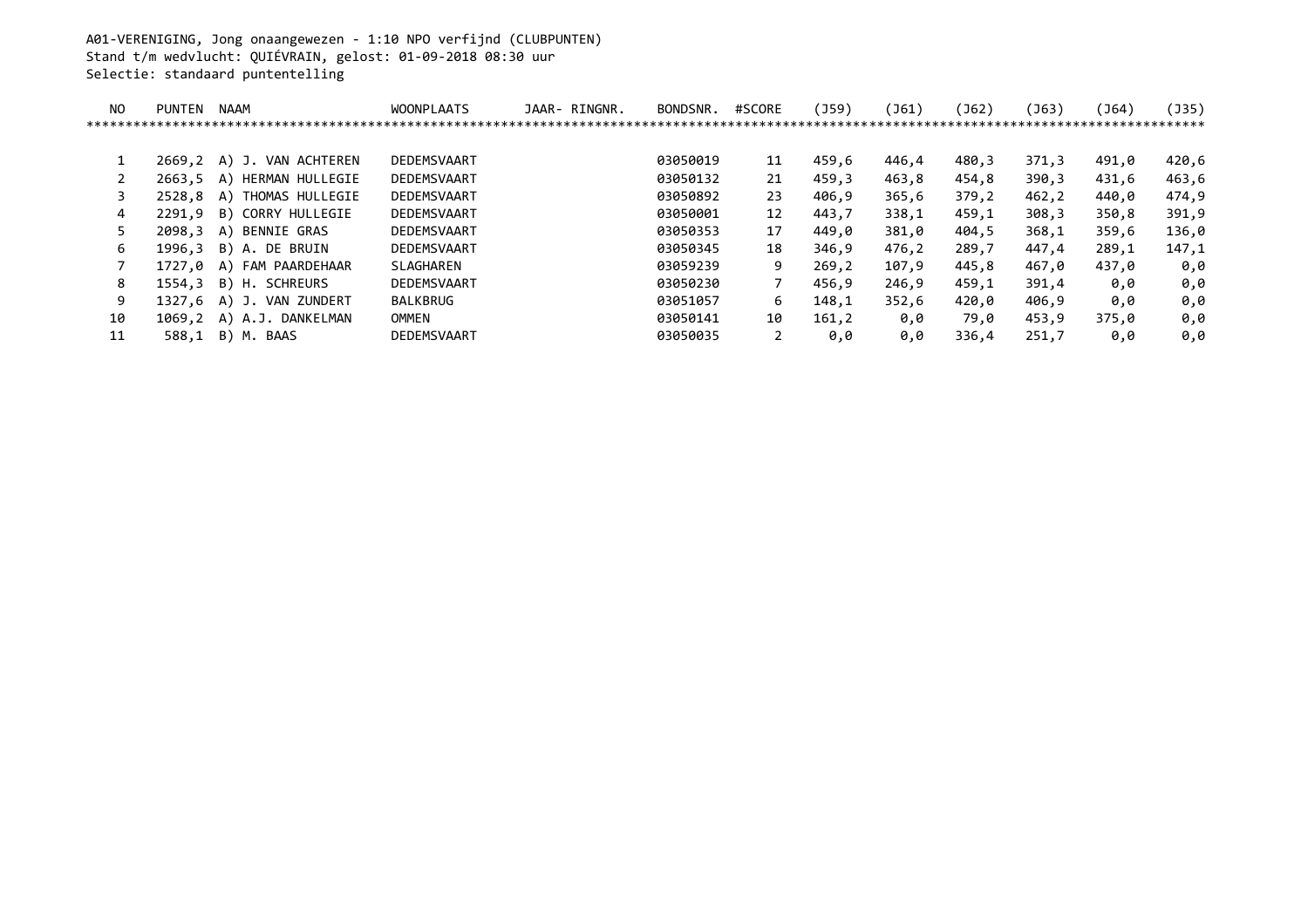A01-VERENIGING, Jong aangewezen - 1 van 2 (CLUBPUNTEN) Stand t/m wedvlucht: QUIÉVRAIN, gelost: 01-09-2018 08:30 uur Selectie: standaard puntentelling

| NO | <b>PUNTEN</b> | <b>NAAM</b>           | <b>WOONPLAATS</b> | JAAR- RINGNR. | BONDSNR. | #SCORE | (J59) | 〔J61〕 | (J62) | (J63) | ์ J64) | $($ J35) |
|----|---------------|-----------------------|-------------------|---------------|----------|--------|-------|-------|-------|-------|--------|----------|
|    |               |                       |                   |               |          |        |       |       |       |       |        |          |
|    |               |                       |                   |               |          |        |       |       |       |       |        |          |
|    | 1533.7        | THOMAS HULLEGIE<br>A) | DEDEMSVAART       |               | 03050892 |        | 390,4 | 207,1 | 104,5 | 0,0   | 464,0  | 367,6    |
| ∠  | 1461,1        | B) A. DE BRUIN        | DEDEMSVAART       |               | 03050345 |        | 338,5 | 485,7 | 128,3 | 383,6 | 0,0    | 125,0    |
|    | 1410.7        | A) J. VAN ACHTEREN    | DEDEMSVAART       |               | 03050019 | 4      | 228,8 | 414,3 | 0,0   | 0,0   | 347,0  | 420,6    |
| 4  | 1351.7        | HERMAN HULLEGIE<br>A) | DEDEMSVAART       |               | 03050132 | 4      | 419,2 | 200,0 | 404,5 | 0,0   | 0.0    | 327,9    |
|    | 1272.0        | B) CORRY HULLEGIE     | DEDEMSVAART       |               | 03050001 |        | 119,2 | 176,0 | 0,0   | 337,1 | 325,0  | 314,7    |
| 6  | 877.7         | B) H. SCHREURS        | DEDEMSVAART       |               | 03050230 |        | 0,0   | 248,0 | 315,9 | 313,8 | 0,0    | 0,0      |
|    | 746.0         | A) FAM PAARDEHAAR     | SLAGHAREN         |               | 03059239 | 3      | 205,8 | 0,0   | 418,2 | 0,0   | 122,0  | 0,0      |
| 8  | 715.5         | A) J. VAN ZUNDERT     | <b>BALKBRUG</b>   |               | 03051057 |        | 0,0   | 0,0   | 425,0 | 290.5 | 0,0    | 0,0      |
| 9  | 588.1         | B) M. BAAS            | DEDEMSVAART       |               | 03050035 | 2      | 0,0   | 0,0   | 336,4 | 251,7 | 0,0    | 0,0      |
| 10 | 399,1         | A) A.J. DANKELMAN     | OMMEN             |               | 03050141 |        | 0,0   | 0,0   | 0,0   | 399,1 | 0,0    | 0,0      |
| 11 | 127,6         | BENNIE GRAS<br>A)     | DEDEMSVAART       |               | 03050353 |        | 0,0   | 0,0   | 0,0   | 127,6 | 0,0    | 0,0      |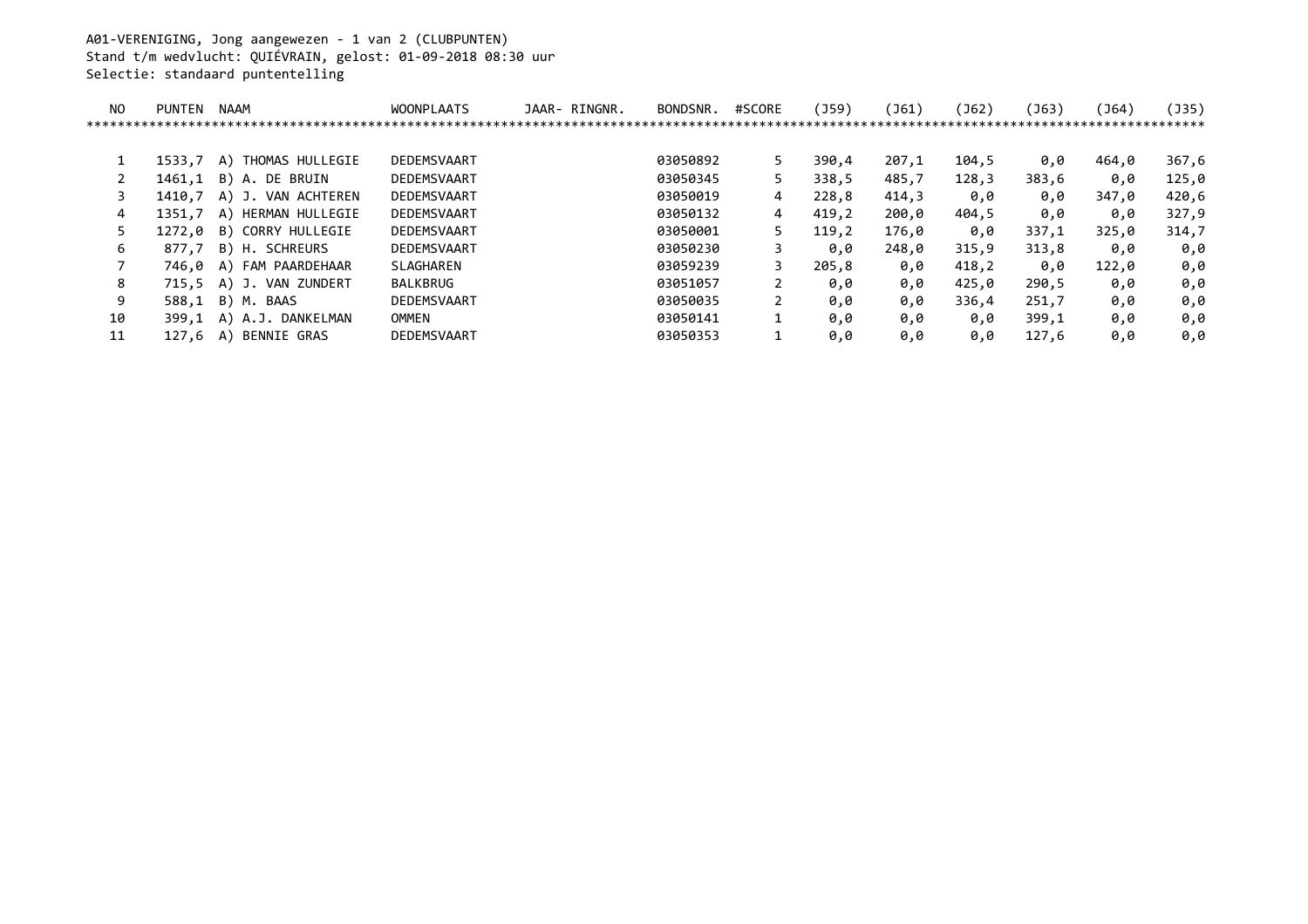A01-VERENIGING, Jong duifkampioen (CLUBPUNTEN) Stand t/m wedvlucht: QUIÉVRAIN, gelost: 01-09-2018 08:30 uur Selectie: standaard puntentelling

| NO.            | PUNTEN | NAAM                      | <b>WOONPLAATS</b> | JAAR- RINGNR. | BONDSNR.             | #SCORE         | $($ J59) | $($ 161)          | $($ 162) | $($ 163) | $($ 164)                           | (J35) |
|----------------|--------|---------------------------|-------------------|---------------|----------------------|----------------|----------|-------------------|----------|----------|------------------------------------|-------|
|                |        |                           |                   |               | ******************** |                |          | ***************** |          |          | ********************************** |       |
| $\mathbf{1}$   | 1980,0 | A) HERMAN HULLEGIE        | DEDEMSVAART       | 8-1445182     | 03050132             | 5              | 309,6    | 500,0             | 302,3    | 368,1    | 500,0                              | 0,0   |
| $\overline{2}$ | 1704,5 | A) J. VAN ACHTEREN        | DEDEMSVAART       | 8-1489441     | 03050019             | 4              | 0,0      | 442,9             | 350,0    | 0,0      | 491,0                              | 420,6 |
| 3              | 1546,4 | A) HERMAN HULLEGIE        | DEDEMSVAART       | 8-1445169     | 03050132             | 4              | 303,8    | 421,4             | 493,2    | 0,0      | 0,0                                | 327,9 |
| 4              |        | 1454,4 A) J. VAN ACHTEREN | DEDEMSVAART       | 8-1445335     | 03050019             | 5              | 275,0    | 335,7             | 261,4    | 0,0      | 347,0                              | 235,3 |
| 5              | 1377,9 | A) THOMAS HULLEGIE        | DEDEMSVAART       | 8-1445223     | 03050892             | 5              | 0,0      | 300,0             | 240,9    | 352,6    | 302,0                              | 182,4 |
| 6              | 1373,7 | A) HERMAN HULLEGIE        | DEDEMSVAART       | 8-1445170     | 03050132             | 5              | 350,0    | 328,6             | 63,6     | 0,0      | 158,0                              | 473,5 |
| $\overline{7}$ | 1331,9 | A) THOMAS HULLEGIE        | DEDEMSVAART       | 8-1445173     | 03050892             | 4              | 448,1    | 71,4              | 411,4    | 0,0      | 401,0                              | 0,0   |
| 8              | 1303,9 | B) H. SCHREURS            | DEDEMSVAART       | 8-1445116     | 03050230             | 4              | 459,6    | 248,0             | 220,5    | 375,9    | 0,0                                | 0,0   |
| 9              | 1272,6 | A) THOMAS HULLEGIE        | DEDEMSVAART       | 8-1464540     | 03050892             | 4              | 390,4    | 0,0               | 104,5    | 0,0      | 410,0                              | 367,6 |
| 10             | 1241,6 | B) H. SCHREURS            | DEDEMSVAART       | 8-1445105     | 03050230             | 4              | 453,8    | 158,0             | 315,9    | 313,8    | 0,0                                | 0,0   |
| 11             | 1196,3 | A) THOMAS HULLEGIE        | DEDEMSVAART       | 8-1445185     | 03050892             | 5              | 113,5    | 285,7             | 179,5    | 329,3    | 0,0                                | 288,2 |
| 12             | 1171,3 | B) A. DE BRUIN            | DEDEMSVAART       | 8-1444858     | 03050345             | 3              | 0,0      | 478,6             | 309,1    | 383,6    | 0,0                                | 0,0   |
| 13             | 1166,4 | A) HERMAN HULLEGIE        | DEDEMSVAART       | 8-1464534     | 03050132             | 4              | 419,2    | 200,0             | 404,5    | 0,0      | 0,0                                | 142,6 |
| 14             | 1126,8 | A) THOMAS HULLEGIE        | DEDEMSVAART       | 8-1445183     | 03050892             | 4              | 0,0      | 78,6              | 0,0      | 282,8    | 464,0                              | 301,5 |
| 15             | 1096,1 | B) CORRY HULLEGIE         | DEDEMSVAART       | 8-1444332     | 03050001             | 4              | 171,2    | 122,0             | 465,9    | 337,1    | 0,0                                | 0,0   |
| 16             | 1081,6 | A) HERMAN HULLEGIE        | DEDEMSVAART       | 8-1445186     | 03050132             | 3              | 482,7    | 0,0               | 145,5    | 453,4    | 0,0                                | 0,0   |
| 17             | 1073,2 | A) THOMAS HULLEGIE        | DEDEMSVAART       | 8-1503065     | 03050892             | 3              | 442,3    | 292,9             | 0,0      | 0,0      | 338,0                              | 0,0   |
| 18             | 1073,0 | A) BENNIE GRAS            | DEDEMSVAART       | 8-1445049     | 03050353             | 3              | 0,0      | 392,9             | 459,1    | 0,0      | 221,0                              | 0,0   |
| 19             | 1071,7 | A) HERMAN HULLEGIE        | DEDEMSVAART       | 8-1464551     | 03050132             | 4              | 425,0    | 0,0               | 193, 2   | 259,5    | 194,0                              | 0,0   |
| 20             | 1025,5 | A) J. VAN ACHTEREN        | DEDEMSVAART       | 8-1489448     | 03050019             | 3              | 0,0      | 321,4             | 0,0      | 0,0      | 482,0                              | 222,1 |
| 21             | 1025,3 | A) J. VAN ZUNDERT         | BALKBRUG          | 8-1444211     | 03051057             | 3              | 0,0      | 364,3             | 370,5    | 290,5    | 0,0                                | 0,0   |
| 22             |        | 1019,3 A) FAM PAARDEHAAR  | SLAGHAREN         | 8-5169778     | 03059239             | 4              | 269,2    | 0,0               | 384,1    | 244,0    | 122,0                              | 0,0   |
| 23             | 1018,3 | B) CORRY HULLEGIE         | DEDEMSVAART       | 8-1444336     | 03050001             | 4              | 119,2    | 128,6             | 445,5    | 0,0      | 325,0                              | 0,0   |
| 24             | 1006,3 | A) HERMAN HULLEGIE        | DEDEMSVAART       | 8-1445172     | 03050132             | 3              | 413,5    | 0,0               | 0,0      | 0,0      | 212,0                              | 380,9 |
| 25             | 983,6  | B) A. DE BRUIN            | DEDEMSVAART       | 8-1444863     | 03050345             | 4              | 315,4    | 0,0               | 206,8    | 111,4    | 350,0                              | 0,0   |
| 26             | 970,3  | A) THOMAS HULLEGIE        | DEDEMSVAART       | 8-1003611     | 03050892             | 3              | 0,0      | 342,9             | 431,8    | 0,0      | 0,0                                | 195,6 |
| 27             | 943,9  | A) J. VAN ACHTEREN        | DEDEMSVAART       | 8-1445327     | 03050019             | 2              | 471,2    | 0,0               | 472,7    | 0,0      | 0,0                                | 0,0   |
| 28             | 914,3  | A) J. VAN ACHTEREN        | DEDEMSVAART       | 8-1489446     | 03050019             | 2              | 500,0    | 414,3             | 0,0      | 0,0      | 0,0                                | 0,0   |
| 29             | 907,0  | A) FAM PAARDEHAAR         | SLAGHAREN         | 8-1445456     | 03059239             | 3              | 58,7     | 0,0               | 418,2    | 430,2    | 0,0                                | 0,0   |
| 30             | 894,2  | A) BENNIE GRAS            | DEDEMSVAART       | 8-1445086     | 03050353             | $\overline{2}$ | 494,2    | 400,0             | 0,0      | 0,0      | 0,0                                | 0,0   |
| 31             | 880,0  | B) A. DE BRUIN            | DEDEMSVAART       | 8-1444856     | 03050345             | 4              | 67,3     | 0,0               | 295,5    | 267,2    | 250,0                              | 0,0   |
| 32             | 876,6  | B) CORRY HULLEGIE         | DEDEMSVAART       | 8-1444329     | 03050001             | 5              | 200,0    | 104,0             | 186,4    | 236,2    | 150,0                              | 0,0   |
| 33             | 864,0  | A) THOMAS HULLEGIE        | DEDEMSVAART       | 8-1595801     | 03050892             | 2              | 0,0      | 0,0               | 377,3    | 0,0      | 0,0                                | 486,8 |
| 34             | 851,9  | A) J. VAN ACHTEREN        | DEDEMSVAART       | 8-1445338     | 03050019             | 2              | 401,9    | 450,0             | 0,0      | 0,0      | 0,0                                | 0,0   |
| 35             | 849,1  | B) A. DE BRUIN            | DEDEMSVAART       | 8-1444866     | 03050345             | 4              | 61,5     | 464,3             | 167,4    | 0,0      | 0,0                                | 155,9 |
| 36             | 837,4  | A) HERMAN HULLEGIE        | DEDEMSVAART       | 8-1445179     | 03050132             | 4              | 0,0      | 0,0               | 268,2    | 344,8    | 95,0                               | 129,4 |
| 37             | 831,1  | A) THOMAS HULLEGIE        | DEDEMSVAART       | 8-1503753     | 03050892             | $\overline{2}$ | 0,0      | 0,0               | 0,0      | 0,0      | 437,0                              | 394,1 |
| 38             |        | 818,5 B) CORRY HULLEGIE   | DEDEMSVAART       | 8-1444330     | 03050001             | 3              | 0,0      | 0,0               | 147,8    | 0,0      | 356,0                              | 314,7 |
| 39             | 816,2  | A) HERMAN HULLEGIE        | DEDEMSVAART       | 8-1445162     | 03050132             | 2              | 0,0      | 0,0               | 343,2    | 0,0      | 473,0                              | 0,0   |
| 40             |        | 801,6 A) FAM PAARDEHAAR   | SLAGHAREN         | 8-1445460     | 03059239             | 2              | 0,0      | 0,0               | 363,6    | 437,9    | 0,0                                | 0,0   |
| 41             |        | 797,2 B) A. DE BRUIN      | DEDEMSVAART       | 8-1444853     | 03050345             | 4              | 0,0      | 457,1             | 69,6     | 70,5     | 200,0                              | 0,0   |
| 42             |        | 779,4 A) J. VAN ACHTEREN  | DEDEMSVAART       | 8-1489449     | 03050019             | 3              | 0,0      | 407,1             | 213,6    | 158,6    | 0,0                                | 0,0   |
| 43             |        | 776,1 A) THOMAS HULLEGIE  | DEDEMSVAART       | 8-1503260     | 03050892             | 3              | 0,0      | 278,6             | 0,0      | 143,1    | 0,0                                | 354,4 |
| 44             |        | 773,1 A) FAM PAARDEHAAR   | SLAGHAREN         | 8-1445441     | 03059239             | $\mathbf{2}$   | 0,0      | 0,0               | 288,6    | 484,5    | 0,0                                | 0,0   |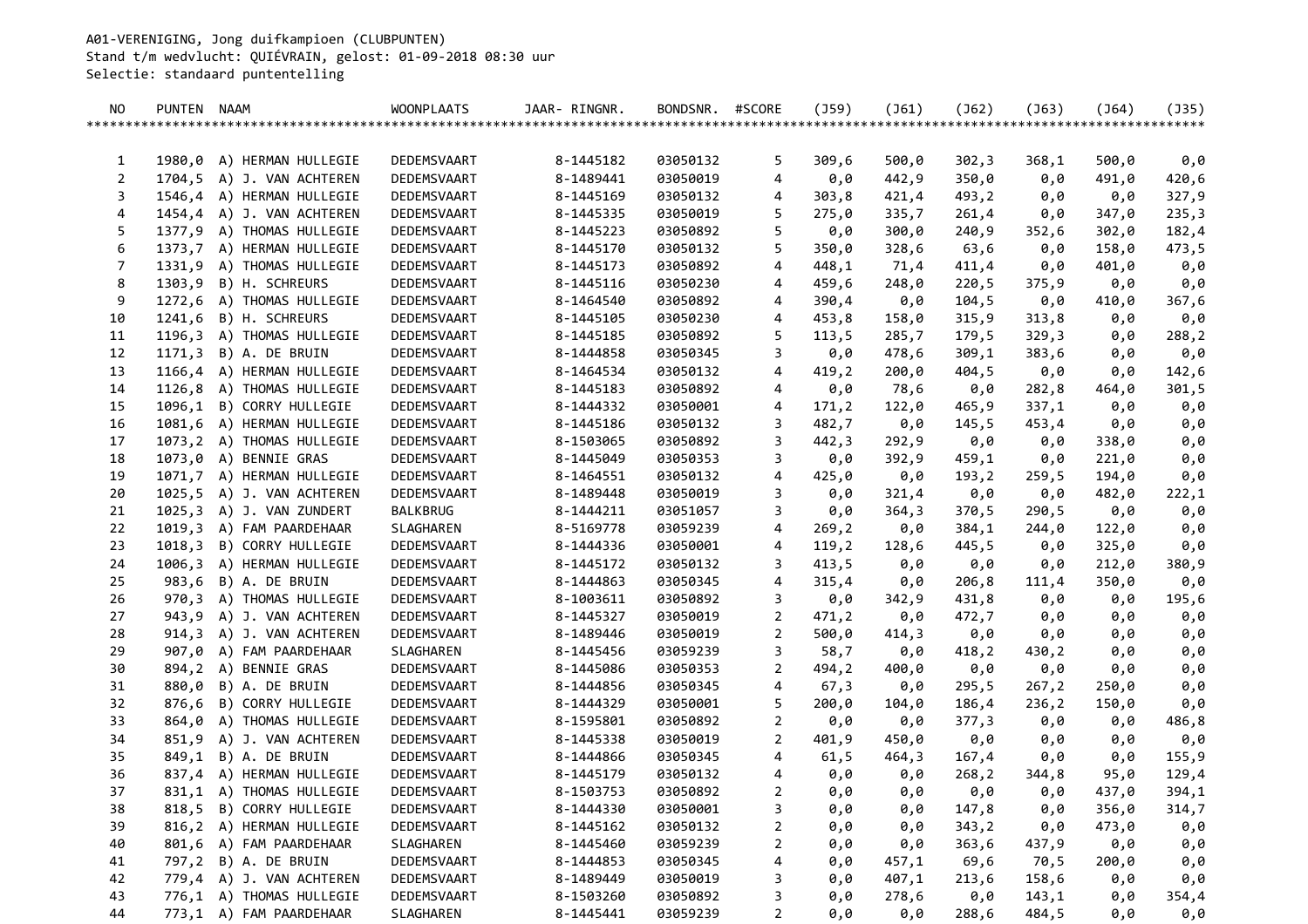| 45 | BENNIE GRAS<br>770.4<br>A)  | DEDEMSVAART | 8-1445043 | 03050353 | 90.4  | 57.1  | 356.8 | 0.0   | 266,0 | 0.0   |
|----|-----------------------------|-------------|-----------|----------|-------|-------|-------|-------|-------|-------|
| 46 | 770,3 B) A. DE BRUIN        | DEDEMSVAART | 8-1444850 | 03050345 | 0.0   | 164.3 | 0.0   | 306.0 | 300,0 | 0.0   |
| 47 | BENNIE GRAS<br>758.1 A)     | DEDEMSVAART | 8-1445057 | 03050353 | 436.5 | 0.0   | 0.0   | 321,6 | 0.0   | 0.0   |
| 48 | THOMAS HULLEGIE<br>741.0 A) | DEDEMSVAART | 8-1464544 | 03050892 | 0.0   | 307,1 | 0.0   | 0.0   |       | 433,8 |
| 49 | CORRY HULLEGIE<br>734.1 B)  | DEDEMSVAART | 8-1444322 | 03050001 | 476.9 | 257.1 | 0.0   | 0.0   | 0.0   | 0.0   |
| 50 | 730,4 B) A. DE BRUIN        | DEDEMSVAART | 8-1444878 | 03050345 | 188.5 | 64,3  | 0.0   | 220,7 | 257,0 | 0,0   |